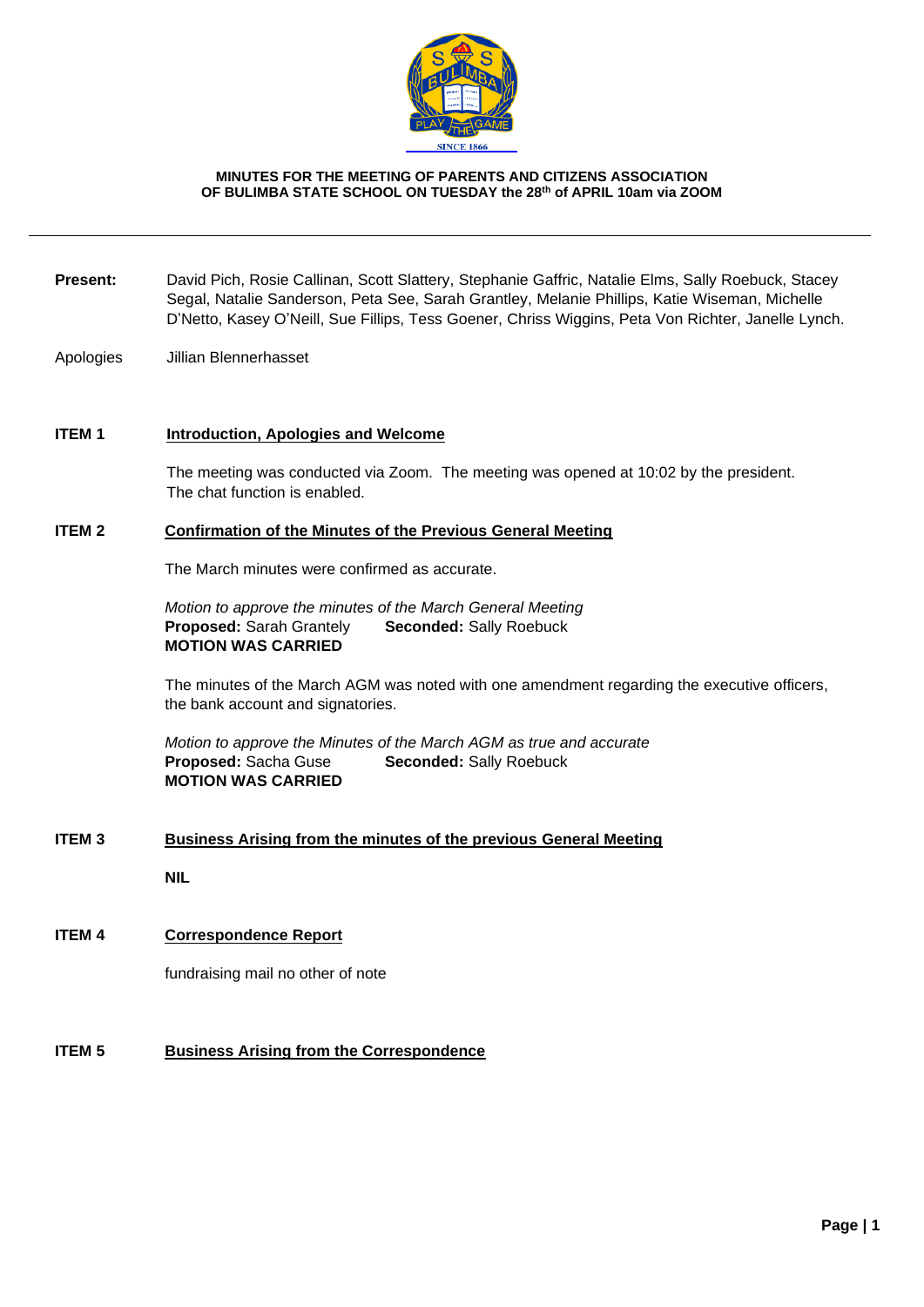## **ITEM 6 Table Executive Committee's Decisions**

During the course of the previous 4 weeks, the executive met, sometimes via Zoom, to examine some of the conditions regarding leave and other entitlements related to potential closures of the School, Smart Bites and OSHC. It was a rapidly changing landscape and decisions were made to support all the employees of the P&C but were thankfully not needed due to the government implementation of Jobkeeper/Jobseeker and other Tax related cash flow incentives. The decisions made during this period are listed below but do not have a financial impact.

- 1.) The Executive Committee met to discuss the implication for OSHC and Smart Bites in event of a School shut down due to Corona virus either by Government mandate or due to a positive Covid-19 test result in a member of the School Community. A decision was made to uphold payments to all P&C staff during the 14-day shutdown.
- 2.) An agreement was reached (via Zoom) to continue to guarantee the wages of employees on casual contracts until the  $27<sup>th</sup>$  of April 2020. Which was the date announced by the government that assistance could be accessed.
- 3.) A commitment was made to support the vulnerable community member through access to eLearning materials. The numbers and exact nature of support has not been finalised.
- 4.) The Trivia event postponed.
- 5.) Mother's Day stall cancelled. There are local businesses that we could support possibly via the Facebook page to engage for gifts for Mums instead.

The president was pleased with the outcome of these decisions given the context: no announcements had been made at the time.

### **ITEM 7 Treasurer's Report and Financial Statement, and any business arising from the Treasurer's report and financial statement**

The treasurer's report was circulated prior to the meeting. Thank you to Sacha for the extra support received regarding the many changes to the environment regarding government incentives and eligibility for these schemes. Regarding the budget and impacts, there will be some forward looking forecasts and around midyear a reforecast for the remainder of the year will be done.

*Motion to approve the Treasurer's report* **Proposed:** Scott Slattery **Seconded:** Sarah Grantley **MOTION WAS CARRIED**

## **ITEM 8 Business Unit reports and financial statements and any business arising from the business unit reports and financial statements**

The report was circulated prior to the meeting. Thank you to the exec for the support and securities given during this time. Thank you to Sacha for extra support with the rapid changes to OSHC financial environment. OSCH and Smart Bites continued to operate throughout this period.

*Motion to accept the Business Unit Reports* **Proposed:** Natalie Elms **Seconded:** Raelene James **MOTION WAS CARRIED**